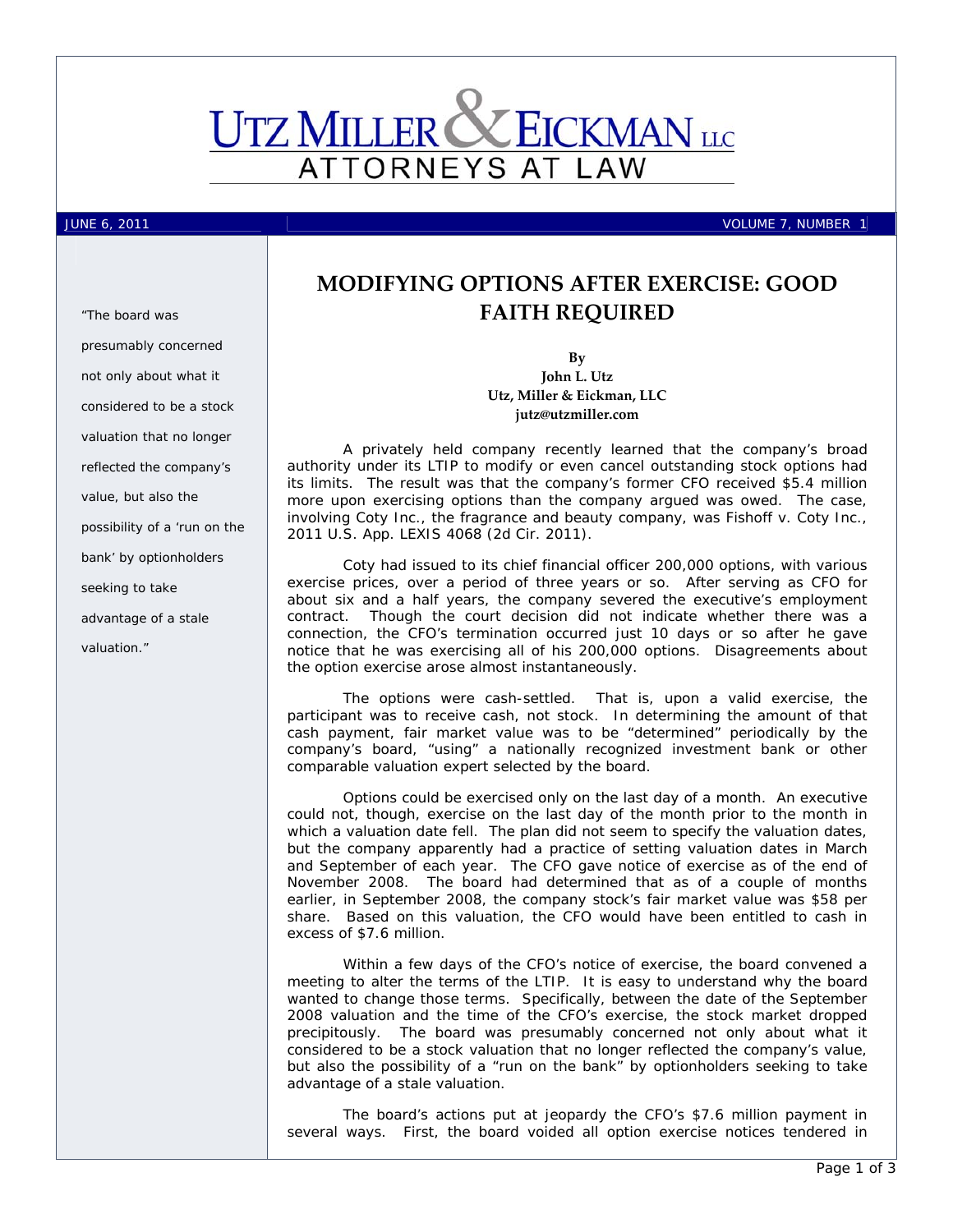*"[T]he court concluded that the modifications Coty's board attempted to make violated the implied covenant of good faith and fair dealing implied in all contracts . . . ."* 

# **Utz, Miller & Eickman, LLC**  7285 West 132nd St. Suite 320 Overland Park, KS 66213

Phone: 913.685.0970 Fax: 913.685.1281

# **Matthew J. Eickman**

meickman@utzmiller.com Phone: 913.685.0749 Fax: 913.685.1281

**Eric N. Miller** 

emiller@utzmiller.com Phone: 913.685.8150 Fax: 913.685.1281

**John L. Utz**  jutz@utzmiller.com Phone: 913.685.7978 Fax: 913.685.1281

# www.utzmiller.com

The information in this newsletter is of a general nature only and does not constitute legal advice.

Consult your attorney for advice appropriate to your circumstances.

December 2008 that were intended to constitute an exercise on November 30, 2008. This was an issue because November 30, 2008, the last day of November, fell on a Sunday. The CFO argued that because November 30 fell on a Sunday he could provide an exercise notice on the following Monday, December 1, 2008, that would be treated as an exercise on November 30, 2008.

The second action the board took was to decide that there would be four valuation dates each year instead of two. Remember, the plan did not specify the number of valuation dates, but instead authorized the board to periodically determine fair market value. Third, the board redefined the permissible exercise dates so that optionees could only exercise options four times a year, on the  $15<sup>th</sup>$ business day after each valuation, rather than on the last day of any month (other than the month preceding a valuation date). Fourth, the board decided that the next valuation date would be January 31, 2009. Coupled with the new permissible dates for exercising, this meant anyone wanting to exercise options would have to wait until February 2009 to do so.

Consistent with the board's action, Coty informed the CFO that his option exercise had been voided because it was not "submitted prior to the last day of the month." Two days after delivering this news, Coty notified the CFO that his employment was being terminated.

About a month later, the now former CFO forwarded to Coty's board a complaint drafted by legal counsel. Shortly after receiving the complaint, the board convened another meeting, which resulted in the company developing a plan under which it would agree to honor the former CFO's November option exercise, but would not pay based on the \$58 per share valuation normally applicable to one exercising in November. Instead, the board would authorize a special valuation limited exclusively to the CFO's shares. Everyone else who exercised options in November would receive an amount based on \$58 per share, but the CFO would receive a different amount.

The company, in furtherance of this plan, engaged a new bank to conduct a valuation to set the CFO's share valuation as of November 30, 2008. In February 2009, about two and a half months after the CFO's attempted exercise, the board notified the CFO that the bank had determined the dollar value of his options, based on a share value of \$31. Under this valuation, the CFO would have received a total cash payment of \$2.2 million, or \$5.4 million less than the \$7.6 million he would have gotten had he been treated like other optionees who exercised options in November.

The court rejected the board's attempts to modify the CFO's option rights in this way. Although the terms of the LTIP seemed to give the board very broad authority to modify or even cancel outstanding awards and provided that there was no obligation to treat optionholders in a uniform fashion, and even though the board was to determine fair market value ("using" an investment bank or valuation expert selected by the board), the court concluded that the modifications Coty's board attempted to make violated the implied covenant of good faith and fair dealing implied in all contracts under New York law.

Before getting to this conclusion, though, the court was required to consider whether the CFO's filing of his notice of intent to exercise on Monday, December 1, was effective as an exercise on Sunday, November 30, 2008. The court cited the New York statutes in holding that the December 1 exercise was effectively a November 30 exercise. That is because New York law provides that where a contract requires the performance of a condition on a Sunday, unless the contract expressly or impliedly indicates a different intent, that condition may be performed on the next succeeding business day. Applying this rule to the current dispute, the court said the option was a contract, and said it required the performance of a condition when it required the CFO to give notice of exercise.